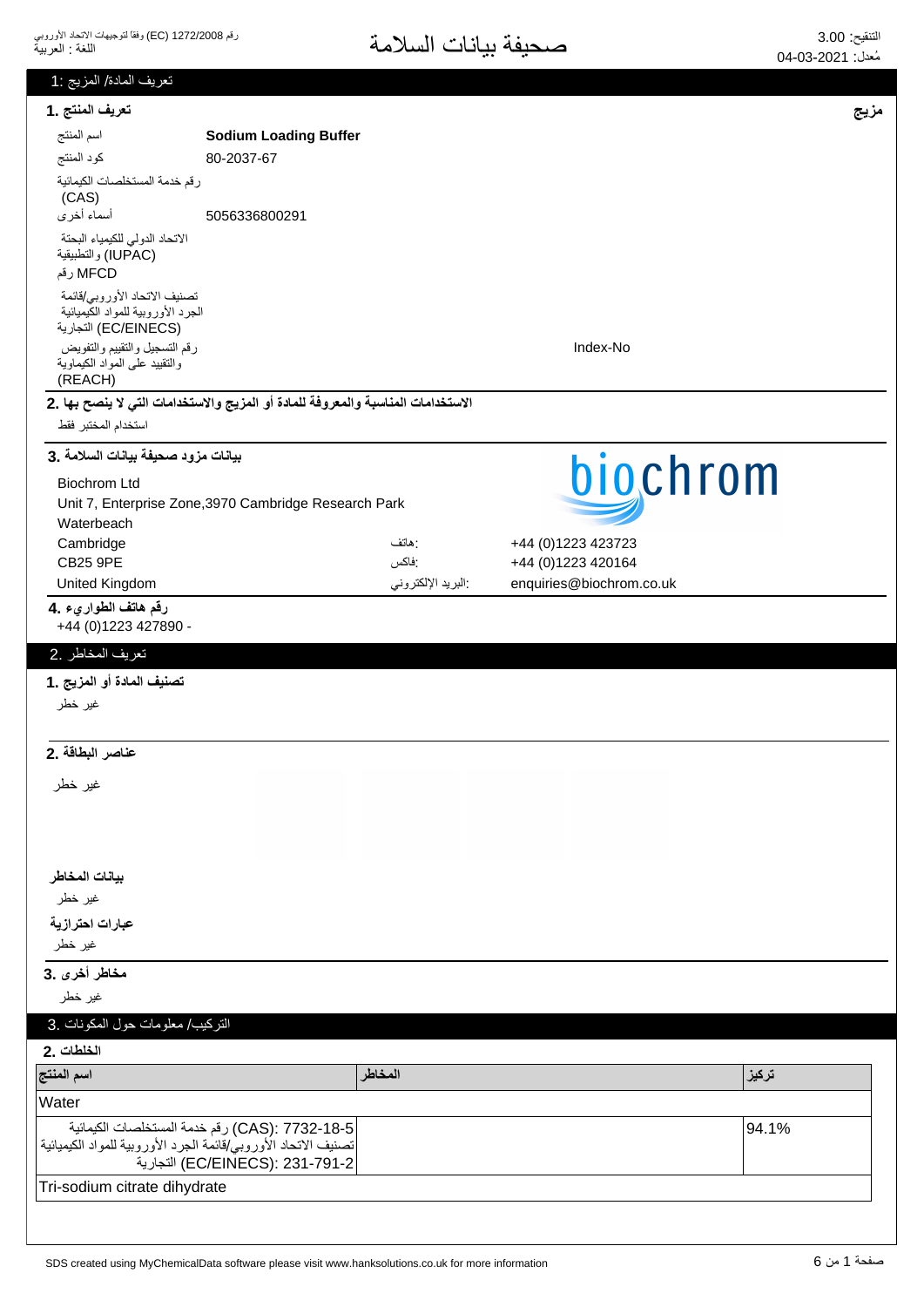| اللغة : العربية                                                                                    | صحيفه بيانات السلامة                                                                                                      | مُعدل: 2021-03-04 |
|----------------------------------------------------------------------------------------------------|---------------------------------------------------------------------------------------------------------------------------|-------------------|
| CAS): 6132-04-3) رقم خدمة المستخلصات الكيمائية                                                     |                                                                                                                           | 2.0%              |
| تصنيف الاتحاد الأوروبي/قائمة الجرد الأوروبية للمواد الكيميائية                                     |                                                                                                                           |                   |
| (EC/EINECS): 200-675-3) التجارية                                                                   |                                                                                                                           |                   |
| Thiodiglycol                                                                                       |                                                                                                                           |                   |
| CAS): 111-48-8) رقم خدمة المستخلصات الكيمائية                                                      |                                                                                                                           | 2.0%              |
| تصنيف الاتحاد الأوروبي/قائمة الجرد الأوروبية للمواد الكيميائية                                     |                                                                                                                           |                   |
| EC/EINECS): 203-874-3) التجارية                                                                    |                                                                                                                           |                   |
| Hydrochloric acid                                                                                  |                                                                                                                           |                   |
| CAS): 7647-01-0) رقم خدمة المستخلصات الكيمائية                                                     |                                                                                                                           | 1.8%              |
| تصنيف الاتحاد الأوروبي/قائمة الجرد الأوروبية للمواد الكيميائية                                     |                                                                                                                           |                   |
| (EC/EINECS): 231-595-7 التجارية                                                                    |                                                                                                                           |                   |
| Phenol                                                                                             |                                                                                                                           |                   |
| CAS): 108-95-2) رقم خدمة المستخلصات الكيمائية                                                      |                                                                                                                           | 0.1%              |
| تصنيف الاتحاد الأوروبي/قائمة الجرد الأوروبية للمواد الكيميائية                                     |                                                                                                                           |                   |
| EC/EINECS): 203-632-7) التجارية                                                                    |                                                                                                                           |                   |
| إجراءات الإسعافات الأولية .4                                                                       |                                                                                                                           |                   |
| وصف إجراءات الإسعافات الأولية .1                                                                   |                                                                                                                           |                   |
| اغسل فورأ بالكثير من الصىابون والماء<br>ملامسة الجلد                                               |                                                                                                                           |                   |
|                                                                                                    |                                                                                                                           |                   |
| شطف فتح العين لعدة دقائق نحت المياه الجارية<br>ملامسة العينين                                      |                                                                                                                           |                   |
| الابتلاع<br>.لا تقم بتحريض القيء                                                                   |                                                                                                                           |                   |
| نغسل الفم بالماء                                                                                   |                                                                                                                           |                   |
| استشر الطبيب                                                                                       |                                                                                                                           |                   |
| الاستنشاق<br>نوفير الهواء النقي استشارة الطبيب في حالة الشكاوى                                     |                                                                                                                           |                   |
| أهم الأعراض والتأثيرات .2                                                                          |                                                                                                                           |                   |
| .لا توجد أعراض                                                                                     |                                                                                                                           |                   |
|                                                                                                    |                                                                                                                           |                   |
| دلالة على أي عناية طبية فورية .3                                                                   |                                                                                                                           |                   |
| لا توجد تدابير إضافية مطلوبة                                                                       |                                                                                                                           |                   |
|                                                                                                    |                                                                                                                           |                   |
| إجراءات مكافحة الحريق .5                                                                           |                                                                                                                           |                   |
| وسائل إطفاء الحريق .1                                                                              |                                                                                                                           |                   |
|                                                                                                    |                                                                                                                           |                   |
| يجب استخدام وسائط إطفاء مناسبة للحريق المحيط<br>مناسب                                              |                                                                                                                           |                   |
| غير مناسب<br>N/A                                                                                   |                                                                                                                           |                   |
| مخاطر خاصة تنشأ عن المادة أو المزيج .2                                                             |                                                                                                                           |                   |
| N/A                                                                                                |                                                                                                                           |                   |
|                                                                                                    |                                                                                                                           |                   |
| النصائح لرجال الإطفاء .3                                                                           |                                                                                                                           |                   |
|                                                                                                    | (معتمد أو مكافئ) والعتاد الواقي الكامل MSHA / NIOSH ، كما هو الحال في أي حريق ، قم بارتداء جهاز التنفس المكتبي ذاتي الطلب |                   |
|                                                                                                    |                                                                                                                           |                   |
| إجراءات النعامل مع الإطلاق العرضي .6                                                               |                                                                                                                           |                   |
| التدابير الاحترازية الشخصية . 1                                                                    |                                                                                                                           |                   |
|                                                                                                    |                                                                                                                           |                   |
| للحصول على تفاصيل الحماية الشخصية SDS ارجع إلى القسم 8 من                                          |                                                                                                                           |                   |
| الاحتياطات البينية .2                                                                              |                                                                                                                           |                   |
| .لا تصب في المصارف أو الأنهار                                                                      |                                                                                                                           |                   |
| .لا تسمح بدخول المجاري / المياه السطحية أو الجوفية                                                 |                                                                                                                           |                   |
|                                                                                                    |                                                                                                                           |                   |
| الطرق والمواد .3                                                                                   |                                                                                                                           |                   |
| تخلط مع الرمل أو الفيرميكوليت<br>إنقل إلى حاوية إنقاذ قابلة للغلق ومعلمة للتخلص منها بطريقة مناسبة |                                                                                                                           |                   |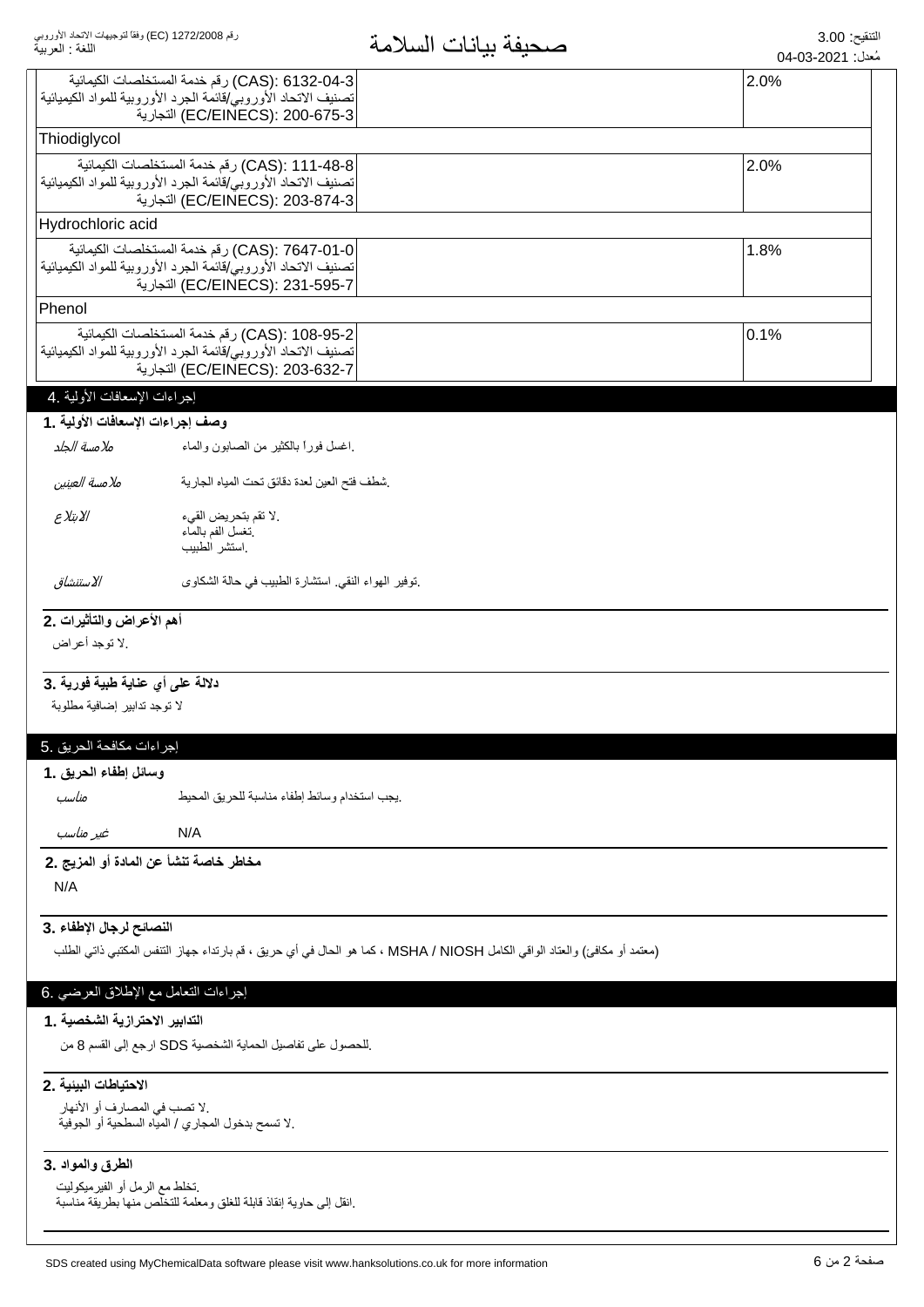### منع حدوث المخاطر الثانوية .4

لا شيء

المناولة والتخزين 7

# التدابير الاحترازية الشخصية .1

͙̜̺͙ͯͅ͵̵͙̼͙ͣ̓͆̚͜ͳ̻̻̜̺͙͂̀̓ ΔλΎΧΕΎΑϠρΗϣΩΟϭϳϻ التعامل الآمن

ضمان وجود تهوية كافية في المنطقة

#### ظروف التخزين الآمن، بما في ذلك أي تنافرات .2

| إدارة مخاطر التخزين     | يخزن في مكان بارد وجيد التهوية<br>إبقاء الحاويات مغلقة بإحكام.<br>الابتعاد عن أشعة الشمس المباشرة. |
|-------------------------|----------------------------------------------------------------------------------------------------|
| ضوابط التخزين           | لا بوجد متطلبات خاصة                                                                               |
| الحفاظ على سلامة المنتج | لا بوجد متطلبات خاصة                                                                               |
| نصائح أخرى              | لا مزيد من المعلومات المتاحة                                                                       |

## ــــــــــــ<br>المستخدمين النهائيين المحددين .3

يتم توفير هذه المادة لأغراض البحث والتطوير من قبل المتخصصين فقط

#### ضوابط التعرض/ الحماية الشخصية .8

#### **معاملات الضبط .1**

البيانات غير متوفرة

#### **ضوابط التعرض .2**

| تدابير وقائية وصحية عامة             | بجب الالتزام بالتدابير الاحترازية القياسية عند المناولة |
|--------------------------------------|---------------------------------------------------------|
| إجراءات هندسية                       | ضمان وجود تهوية كافية في المنطقة                        |
| حماية العين/ الوجه                   | نظارات حماية                                            |
| حماية اليدين                         | ففازات النتريل                                          |
| حماية الجهاز التنفسي                 | الحماية التنفسية ليست مطلوبة                            |
| حماية الجلد                          | مملابس واقية                                            |
| نصائح أخرى تتعلق بالحماية<br>الشخصية | لايوجد بيانات                                           |

#### الخصائص الفيزيائية والكيميائية .9

#### الخصائص الفيزيائية والكيميائية **.** 1

| المظهر                                            | السائل واضح         |
|---------------------------------------------------|---------------------|
| الر ائحة                                          | الفينو ل قليلا      |
| تركيز بداية ظهور الرائحة                          | البيانات غير متوفرة |
| الرقم الايدروجيني                                 | 2.20                |
| نقطة الانصهار / نقطة التجمد                       | البيانات غير متوفرة |
| نقطة بدء الغليان ومدى الغليان                     | البيانات غير متوفرة |
| نقطة الوميض                                       | البيانات غير متوفرة |
| معدل التبخر                                       | البيانات غير متوفرة |
| القابلية للاشتعال (مادة صلبة، غازية)              | البيانات غير متوفرة |
| الحدود القصوى/الصغرى لقابلية الاشتعال أو الانفجار | البيانات غير متوفرة |
| ضغط البخار                                        | البيانات غير متوفرة |
| كثافة البخار                                      | البيانات غير متوفرة |
| الكثافة النسبية                                   | البيانات غير متوفرة |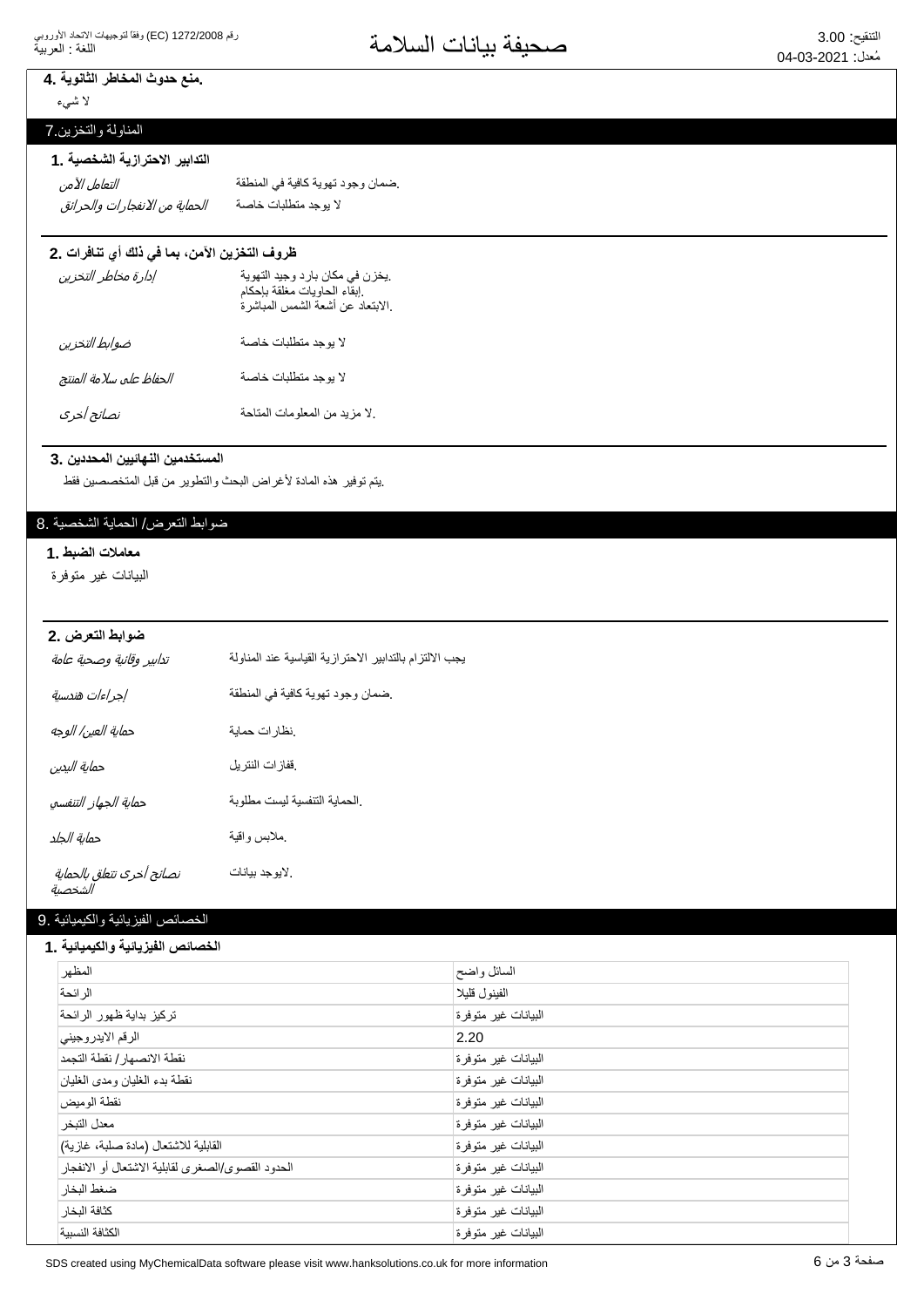#### رقم 1272/2008 (EC) وفقاً لتوجيهات الاتحاد الأوروبي اللغة : العربية

# التنقيع: 3.00<br>مُزار: 2021 02 ـ 209 مصطلحة المسلامة

| : قابلية الذو بان             | ذوبان في الماء       |  |
|-------------------------------|----------------------|--|
| أوكتانول/ماء-n :معامل التقاسم | البيانات غير متوفرة  |  |
| درجة حرارة الاشتعال الذاتي    | البيانات غير متوفر ة |  |
| درجة حرارة التحلل             | البيانات غير متوفرة  |  |
| در جة اللز وجة                | البيانات غير متوفرة  |  |
| الخصائص التفجير ية            | البيانات غير متوفرة  |  |
| الخصائص المؤكسدة              | البيانات غير متوفرة  |  |

#### **معلومات أخرى .2**

لا نوجد معلومات إضافية متاحة

## الثبات وقابلية التفاعل .10

## **قابلية التفاعل . 1**

لا بوجد نفاعل غير عادي

### **2.** الثبات

مستقر في درجة حرارة الغرفة.

#### احتمالية التفاعلات الخطرة .3

لا ردود الفعل الخطرة المعروفة.

#### <del>ظروف ينبغى تجنبها 4</del>

ضوء شمس مباشر

### مواد غير متوافقة .5

وكلاء مؤكسدة قوية

#### نواتج التحلل الخطرة .6

في عملية الاحتراق تتبعث أبخرة سامة.

#### معلومات عن السمية .11

| معلومات .1                                                                         |                       |
|------------------------------------------------------------------------------------|-----------------------|
| درجة سمية حادة                                                                     | لا توجد معلومات متاحة |
| تآكل/تهيج جلدي                                                                     | لا توجد معلومات متاحة |
| تلف/ تهيج شديد بالعين                                                              | لا توجد معلومات متاحة |
| حساسية الجهاز التنفسي أو الجلد                                                     | لا توجد معلومات متاحة |
| التحول الخلقي لخلية الجرثومة                                                       | لا توجد معلومات متاحة |
| احتمالية التسبب في السرطان                                                         | لا توجد معلومات متاحة |
| السمية التناسلية                                                                   | لا توجد معلومات متاحة |
| السمية الشاملة لأعضاء مستهدفة                                                      | لا توجد معلومات متاحة |
| محددة- التعرض لمرة واحدة<br>السمية الشاملة لأعضاء مستهدفة<br>محددة- التعرض المتكرر | لا توجد معلومات متاحة |
| خطر السحب بالمص                                                                    | لا توجد معلومات متاحة |

#### **المزيد من .2**

لم يتم التحقيق في الخصائص السمية بشكل كامل

#### معلومات بيئية .12

**درجة السمية .1**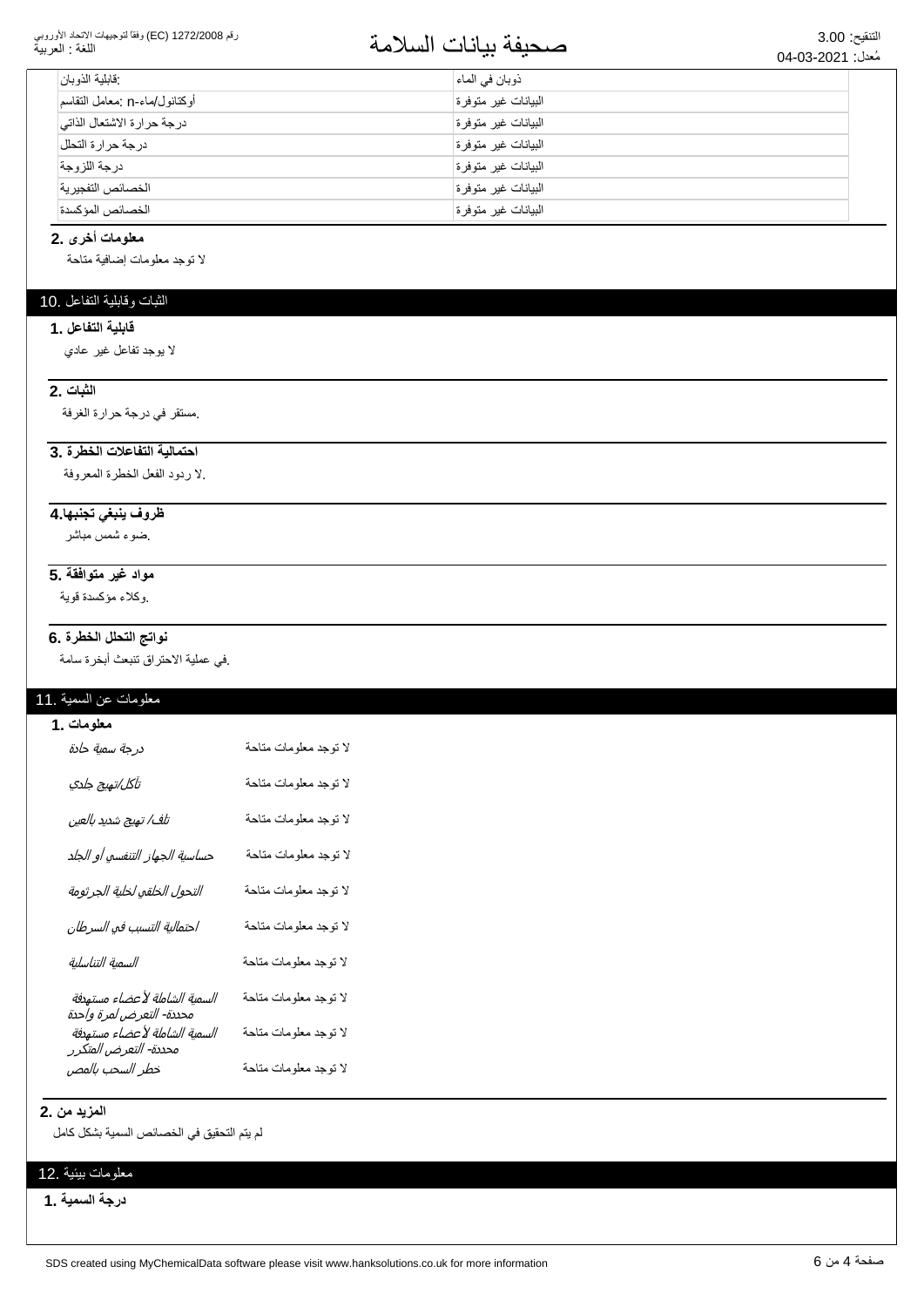## لا توجد معلومات متاحة

## الاستمرارية واحتمالية التفسخ .2

لا توجد معلومات متاحة

## احتمالية التراكم الحيوي .3

لا توجد معلومات متاحة

## مدى سهولة الحركة والتربة **.4**

لا توجد معلومات متاحة

# **5. ΔϣΎγϟϭ˱ΎϳϭϳΣΔϣϛέΗϣϟϭˬΔΗΑΎΛϟΩϭϣϟϡϳϳϘΗΞΎΗϧ (PBT) Ύ˱ϳϭϳΣ˱ΩΟΔϣϛέΗϣϟϭ˱ΩΟΔΗΑΎΛϟΩϭϣϟϭ (vPvB)**

لا توجد معلومات متاحة

## تأثيرات أخرى معاكسة .6

لا توجد معلومات متاحة

## اعتبارات التخلص من المادة .13

## طرق معالجة النفايا*ت* .1

بالتشاور الدولة ، واللوائح المحلية أو الوطنية للتخلص السليم. عمليات التخلص من المادة

ِيجِبِ أن يتم التخلص منها وفقا للوائح الرسمية مستقدم التخلص م*ن التغليف*.

## معلومات عن النقل .14

## جوًا (المنظمة الدولية للطيران المدن*ى* -إيكاو)

غیر مصنف کخطر فو النقل

## **˱έΑ (ADR)**

غير مصنف كخطر في النقل

## **˱έΣΑ (IMDG)**

غیر مصنف کخطر فی النقل

## لوائح السلامة، والصحة، والبيئة، واللوائح الوطنية .15

**1. ΔϳϧρϭϟϭϠϟϭˬΔϳΑϟϭˬΔΣλϟϭˬΔϣϼγϟϭϟ:** المنتج لا يخضع لأية لوائح أو أحكام إضافية.

### **تقييم السلامة .2**

لا بوجد تقييم للسلامة الكيميائية

## معلومات أخرى .16

**1. ϯέΧΕΎϣϭϠόϣ:**

رقم 1272/2008 EC) تتوافق صحيفة بيانات السلامة هذه مع متطلبات لائحة النظام المنسق عالميًا لتصنيف المواد الكيميائية ووسمها :GHS